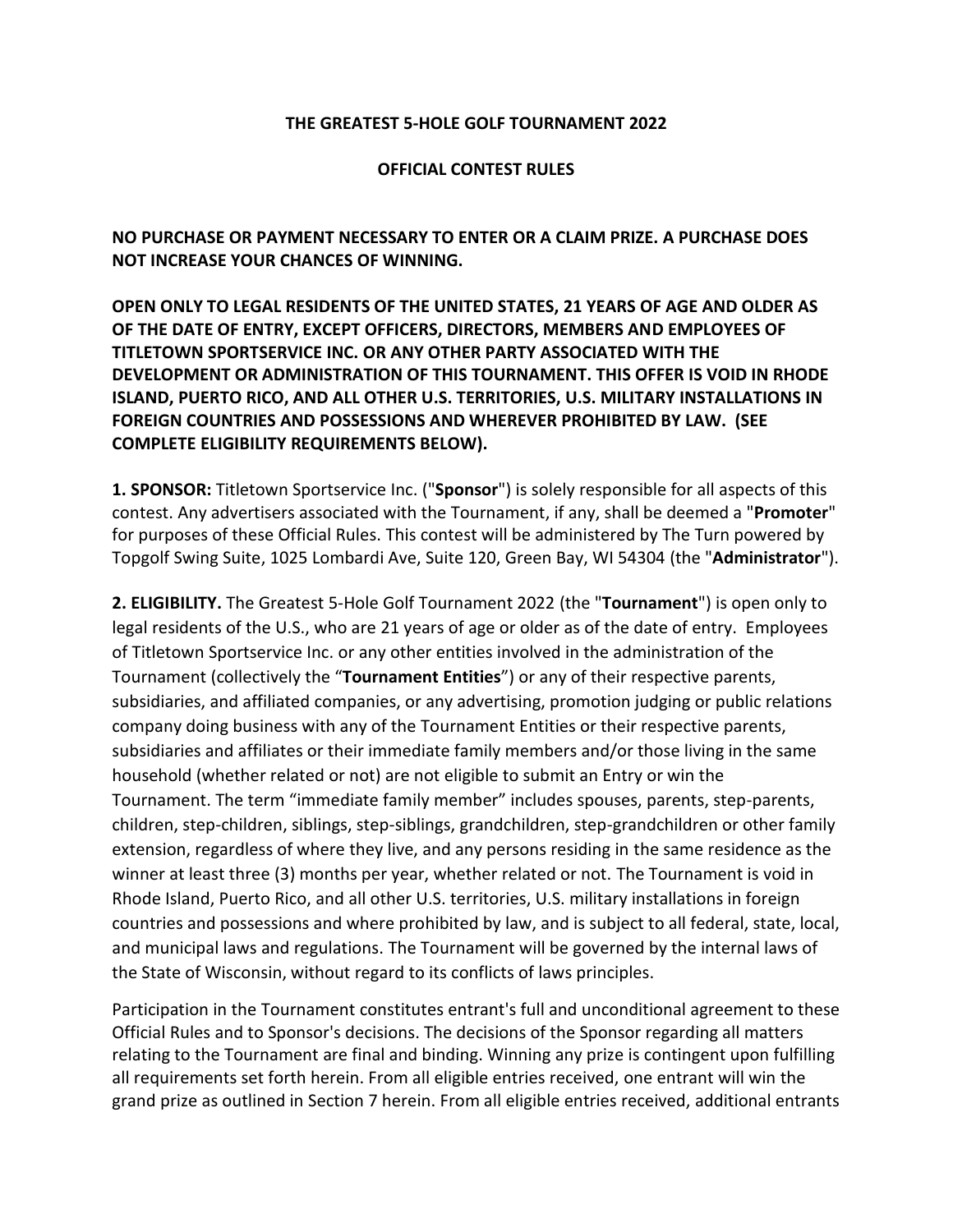may win additional prizes as outlines in Section 7 herein. This Tournament is subject to all applicable federal, state, local and municipal laws and regulations.

**3. TIMING:** Entry in the Tournament begins on Thursday, June 3, 2022, at 12:00 PM CT and ends on Tuesday, August 2, 2022 at 6:30 PM CT. All entries must be received during the Entry Period. The first round of the Tournament will begin on Tuesday, June 7, 2022, from 5:00 PM – 6:30 PM CT, with the second round of the Tournament to begin on Tuesday, July 5, 2022 from 5:00 PM – 6:30 PM CT, and the third round is expected to be played on Tuesday, August 2, 2022 from 5:00 PM – 6:30 PM CT. For purposes of these Official Rules, all times and days are Central Time. Sponsor's computer is the official time-keeping device for the Promotion.

**4. REGISTRATION & ENTRY:** Entrants must register at the host stand located inside The Turn to be eligible for the Tournament. Your entry will be considered completed when signed and dated by a staff member of The Turn. Your entry is only valid once you have completed each round of the Tournament you registered for.

You may be asked to consent to receive promotional emails or offers. This is optional and does not affect your chances of winning a prize in this Promotion. You are NOT required to give consent to receive such emails or offers in order to participate in the Tournament or win any prize.

Limit of one entry per person per round of the Tournament during the Entry Period. Multiple entries as determined by Sponsor in its sole discretion, will result in disqualification of all entries by such person. Entries that do not conform to or that violate these Official Rules or are submitted in any manner other than stated in these Official Rules will be disqualified. By entering the Tournament, entrants agree to these Official Rules and the decisions of the Sponsor, which are binding and final in all matters relating to this Promotion.

**5. HOW TO PLAY:** Entrants will play all five (5) holes in at least one (1) round of the Tournament on the Topgolf Swing Suite Bay simulator. Entrants will simulate playing golf on a real golf course throughout the Tournament.

**a. General.** The objective of the Tournament is to play in at least one (1) of the three (3) rounds of the Tournament to be entered to win the Grand Prize as outlined in Section 7 herein.

For each round of the Tournament, every entrant will be entered for an equal chance to win the Second Prize as outlined in Section 7.

The entrant with the longest drive from all three (3) rounds of the Tournaments on the PGA National Champion Course 10<sup>th</sup> Hole will receive the Longest Drive Prize as outlined in Section 7.

Throughout the tournaments, if an entrant gets a hole-in-one on the St. Andrews Links Old Course 8th Hole, that entrant will receive the Hole-in-One Prize as outlined in Section 7 herein.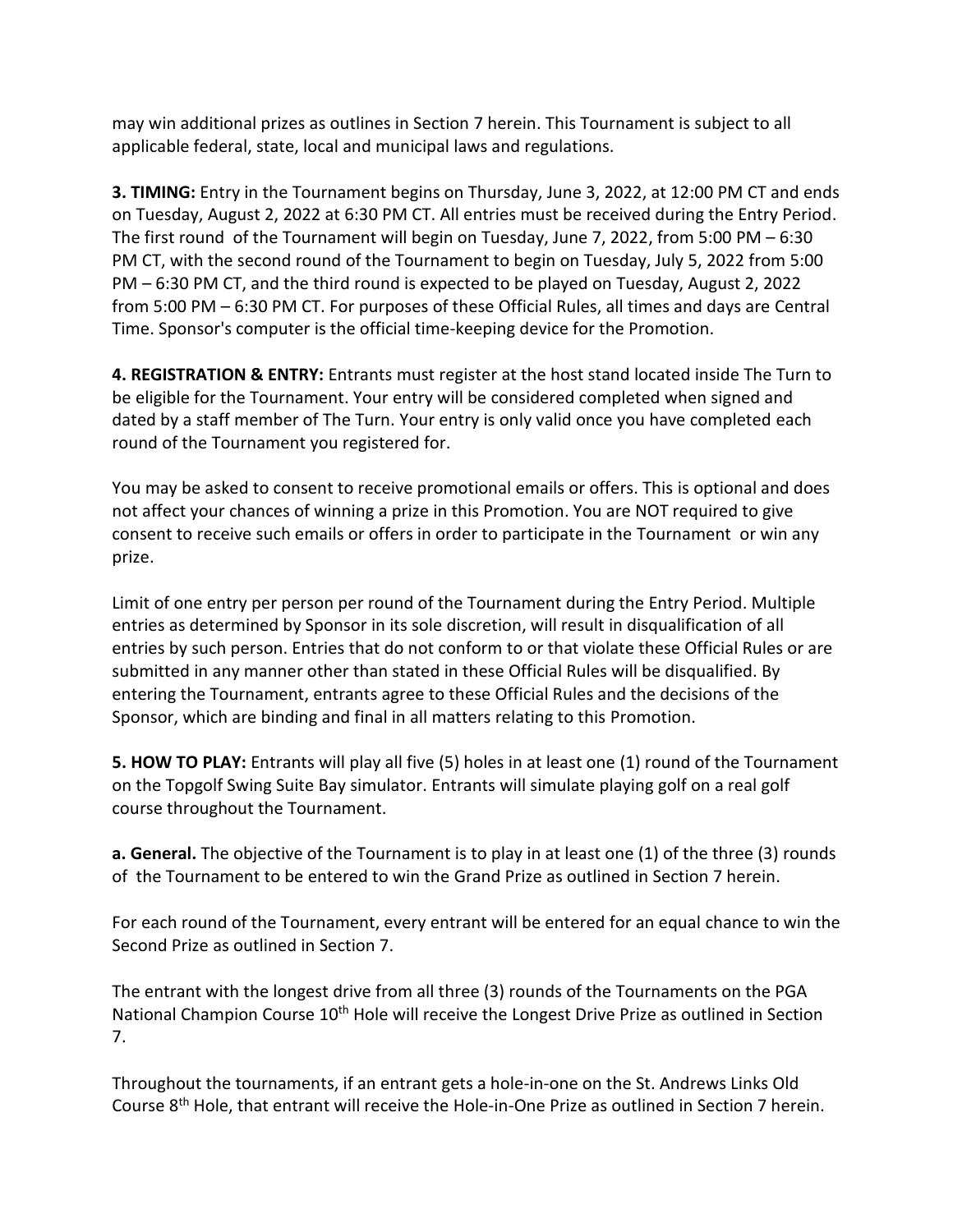The best dressed entrant of any round of the Tournament, deemed so by the staff at The Turn, will win the Best Dressed Prize and will have a picture featured on The Turn's website.

**6. WINNER DETERMINATION/NOTIFICATION:** Sponsor/Administrator will review all eligible entries received during the Entry Period.

The Grand Prize: winner will be randomly selected at a date and time chosen by the Sponsor/Administrator after the completion of the final tournament on August 2, 2022. There is no entry fee required to be entered to win this prize.

The Second Prize: winner will be randomly selected at a date and time chosen by the Sponsor/Administrator after the completion of the final tournament on August 2, 2022. There is no entry fee required to be entered to win this prize.

Longest Drive Contest: The entrant with the longest drive, in yards, from all three (3) rounds of the Tournament will win the Longest Drive Prize and will be awarded said prize at a date and time chosen by the Sponsor/Administrator after the completion of the final tournament on August 2, 2022.

Hole-in-One Prize: If an entrant gets a hole-in-one on the St. Andrews Links Old Course 8<sup>th</sup> Hole, that entrant will receive the Hole-In-One Prize.

The Best Dressed Prize: entrant, deemed so by the staff at The Turn, will have a picture featured on The Turn's website. There is no entry fee required to be entered to win this prize.

Entry materials/data that have been tampered with or altered are void. Winners will be determined on or about Tuesday, August 2, 2022.

## **7. PRIZES.**

Sponsor will award five (5) prizes: (the "**Grand Prize,**" a "**Second Prize**," a "**Longest Drive Prize**," a "**Hole-in-One Prize**," and a "**Best Dressed Prize**").

**Grand Prize**: Over the 3 tournaments, a Miller Lite golf bag, valued at \$40, and two (2) Green Bay Packers Tickets, valued at around \$260. \$300 total value in prizes.

**Second Prize**: \$100 gift certificate for The Turn and one (1) Miller Lite golf bag, valued at \$40. \$140 total value in prizes.

**Longest Drive Prize**: \$100 gift certificate for The Turn. \$100 total value in prizes.

**Hole-in-One Prize**: Any entrant receives a Miller Lite golf bag, valued at \$40, and one (1) bucket of Miller Lite cans, valued at \$20. \$80 total value in prizes.

**Best Dressed Prize**: Picture will be featured on the website.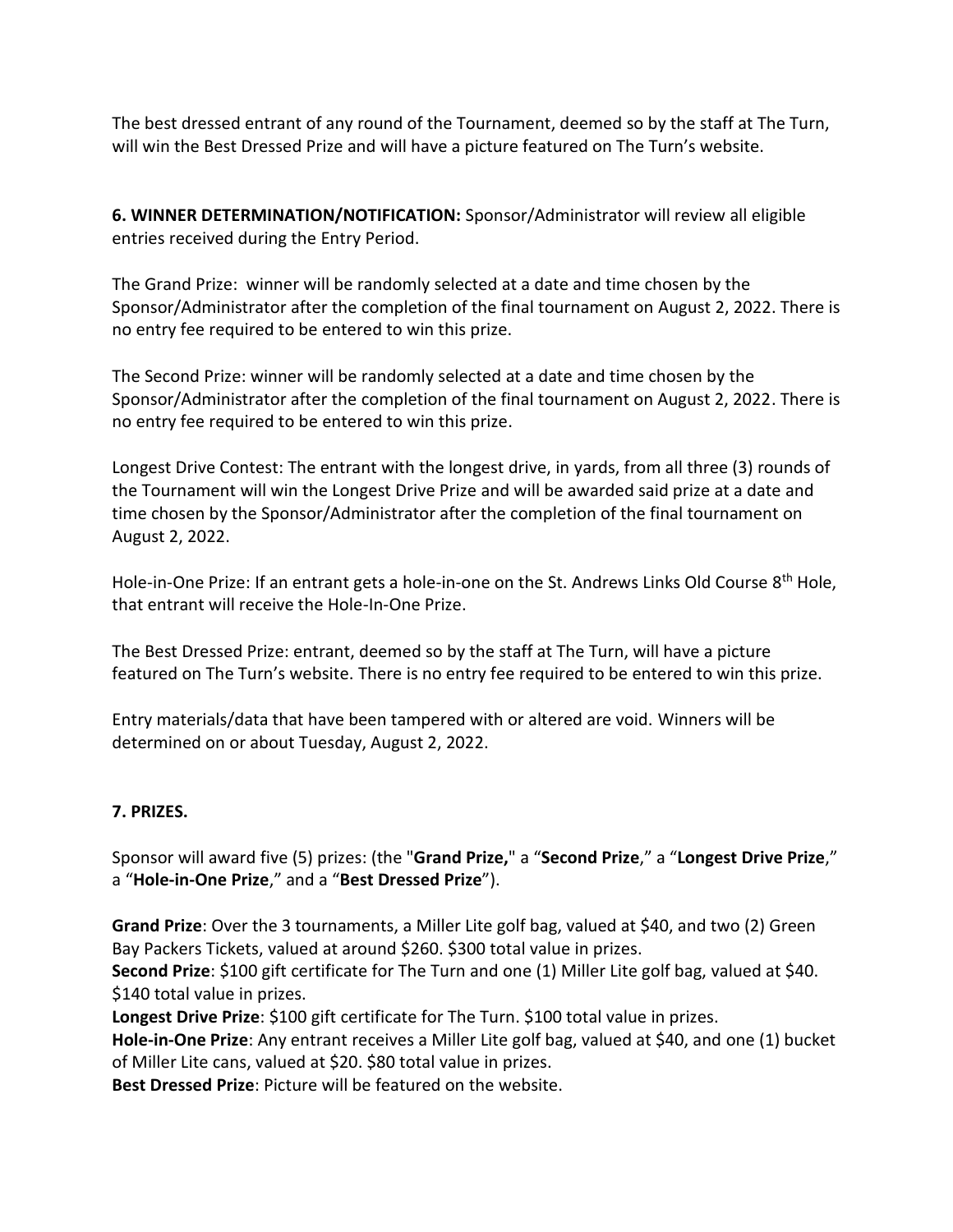Odds of winning a prize depends on the total number of eligible entries received. Gift Certificates are NOT redeemable/exchangeable for cash. Other restrictions may apply. **No cash or other prize substitution, assignment or transfer of prize permitted, except at Sponsor's sole discretion. Sponsor reserves the right to substitute a prize or portion thereof with one of comparable or greater value.** Prizes winners will need to claim their prize in person at The Turn Restaurant Lounge, 1025 Lombardi Ave, Suite 120, Green Bay, WI 54304, during regular business hours within 60 days of notification.

**8. ENTRY ERRORS/ NO RETURN OF ENTRIES; DISPUTES.** Neither Sponsor nor Promoters are responsible for lost, late, incomplete, damaged, stolen, invalid, illegible or misdirected entries, which will be disqualified. Once submitted, entries become the sole property of Sponsor and will not be acknowledged or returned. Winners may be required to show proof of identification. SPONSOR RESERVES THE RIGHT TO DISQUALIFY ANY POTENTIAL WINNER IF IT DETERMINES, IN ITS SOLE DISCRETION, THAT ANY USER INFORMATION WAS CHANGED OR FALSIFIED IN ORDER TO MEET ELIGIBILITY REQUIREMENTS. The decisions of the staff at The Turn officiating the tournament shall be final and binding regarding the outcome and scoring of the tournament.

**9. POTENTIAL WINNERS. ALL POTENTIAL WINNING ENTRIES ARE SUBJECT TO VERIFICATION BY SPONSOR, WHOSE DECISIONS ARE FINAL. SPONSOR SHALL SOLELY DETERMINE ANY FORM OF VERIFICATION. AN ENTRANT IS NOT A WINNER OF ANY PRIZE UNLESS AND UNTIL ENTRANT'S ELIGIBILITY AND THE POTENTIAL WINNING ENTRY HAS BEEN VERIFIED AND ENTRANT HAS BEEN NOTIFIED THAT VERIFICATION IS COMPLETE. SPONSOR WILL NOT ACCEPT SCREEN SHOTS, AFFIDAVITS OR OTHER EVIDENCE OF WINNING IN LIEU OF ITS VALIDATION PROCESS.** Potential winner will be notified via phone or email within thirty (30) business days following the end of the Tournament Period. It is the sole responsibility of the entrant to notify the Sponsor if his or her phone number or e-mail address has changed. A potential winner will be disqualified and an alternate potential winner may be selected if (i) he/she does not comply with these rules (or is otherwise determined to be ineligible), (ii) he/she does not claim his or her prize within sixty (60) days of its transmission, or if the prize notice, after three (3) attempts, is unable to be made due to an undeliverable email or out-of-service phone number, or (iii) the prize is undeliverable for any reason. If Sponsor notifies, or otherwise attempts to contact an alternate potential winner, and such alternate potential winner is subsequently disqualified then Sponsor shall use its reasonable business judgment to determine, in its sole discretion, the disposition of the prize. Winning a prize is contingent upon fulfilling all requirements set forth herein. Winner is solely responsible for any and all expenses, relative to participation in the Promotion (including acceptance of any prize) not specified herein.

**10. CONDITIONS OF PARTICIPATION.** Participation in any round of the Tournament constitutes entrant's full and unconditional agreement to these Official Rules and to Sponsor's decisions. The decisions of the Sponsor in regard to all matters of this Tournament are final and binding. Sponsor reserves the right in its sole discretion, to modify, cancel, terminate, and/or suspend the Tournament and to disqualify any individual who tampers with the entry process, violates these Official Rules, or acts in a disruptive or unsportsmanlike manner. In the event of a cancellation or termination by the Sponsor the prizes will be awarded in accordance with these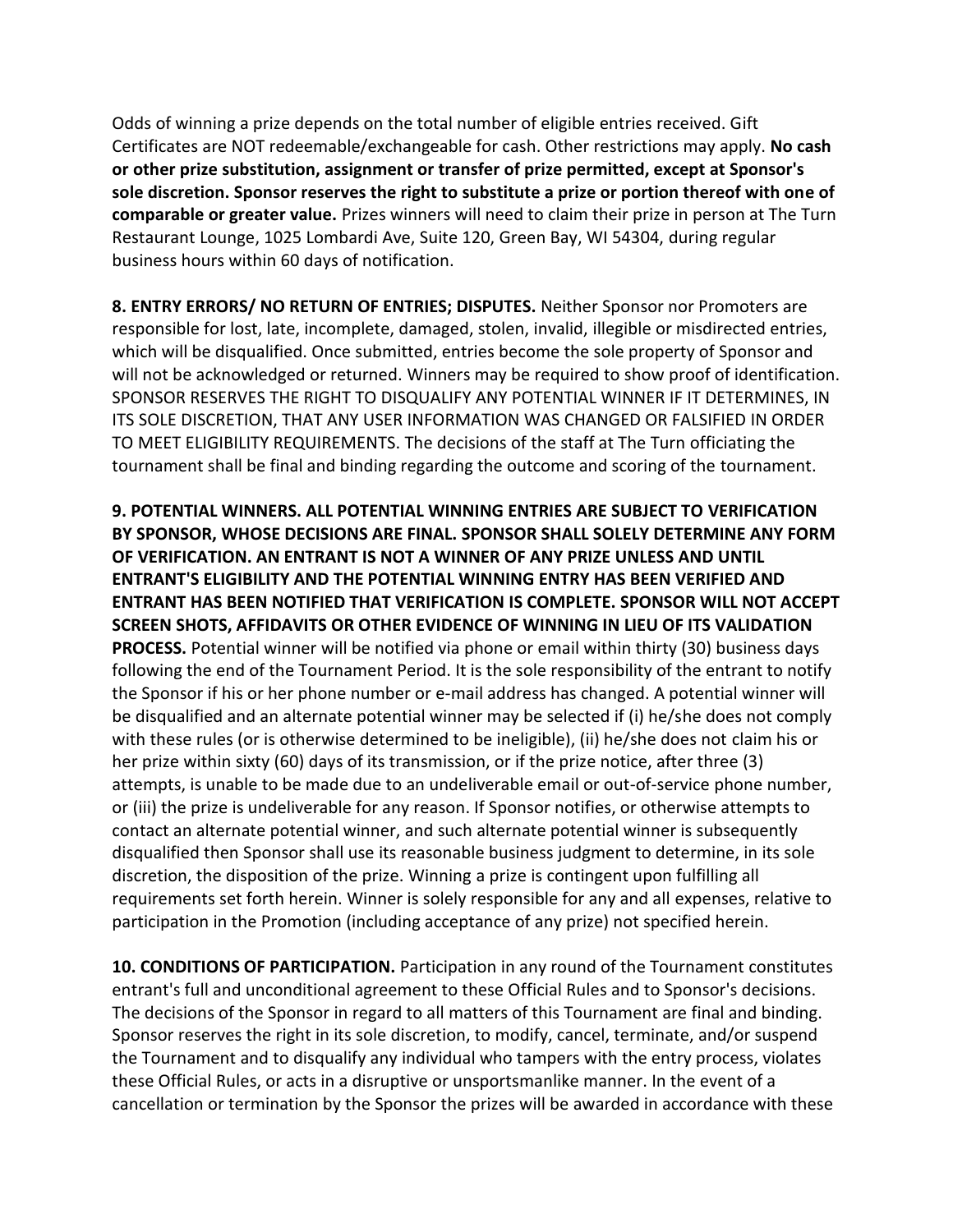Official Rules at the time of any said action, or prizes will be awarded in such other manner deemed fair and appropriate by Sponsor.

**11. RELEASE AND INDEMNITY.** Acceptance of a prize constitutes permission to use the entrant's name, biographical information, voice, statements, photographs or likeness for publicity or promotional purposes without further compensation and without the right to receive notice, review, or approval by any entrant and his or her parent or legal guardians, except where prohibited by law. By entering this Tournament, each entrant agrees to defend, indemnify and hold harmless the Tournament Entities and their respective parent, subsidiaries, affiliates and/or related companies and each of their officers, directors, shareholders, employees, agents, and representatives from any and all damages, injuries, claims, causes of action, or losses of any kind (including but not limited to reasonable attorney's fees) arising out of or relating to entrant's participation in the Tournament; entrant's receipt or use of any prize if selected as a Grand Prize or other winner; entrant's violation of any term of these Official Contest Rules; entrant's violation of any third-party right, including without limitation any copyright, trademark right, property, or privacy right; or any claim that the Entry caused any type of damage to a third party. By entering the Tournament, entrant accepts and agrees to be bound by these Official Contest Rules and the decisions of Titletown Sportservice Inc. Titletown Sportservice Inc. reserves the right to reject and disqualify any submissions that could be offensive or inappropriate or that do not meet the terms and conditions of these Official Contest Rules. Titletown Sportservice Inc. reserves the right at its sole discretion to disqualify any individual that tampers or attempts to tamper with the entry process or the operation of the Tournament or website; violates the Official Contest Rules; or acts in an unsportsmanlike or disruptive manner, or with intent to annoy, abuse, threaten or harass any other person. Titletown Sportservice Inc. is not responsible for any damage to entrant's computer in connection with accessing or downloading any information from The Turn's website. Titletown Sportservice Inc. expressly reserves the right to accept or reject any Entry.

**12. GAMBLING PROHIBITION.** This Tournament is strictly for entertainment purposes and may not be used in connection with any form of gambling.

**13. FORCE MAJEURE:** The failure of Titletown Sportservice Inc. to comply with any provision of these Official Contest Rules due to an act of God, hurricane, pandemic or epidemic, war, terror, fire, riot, earthquake, act of public enemies, actions of governmental authorities outside of the control of Titletown Sportservice Inc. or other force majeure event will not be considered a breach of these Official Contest Rules.

**14. LIMITATIONS OF LIABILITY.** The Released Parties do not make any representation, warranty or guarantee, express or implied, relating to the Tournament or the prizes and are not responsible for technical or human error which may occur in connection with any aspect of the